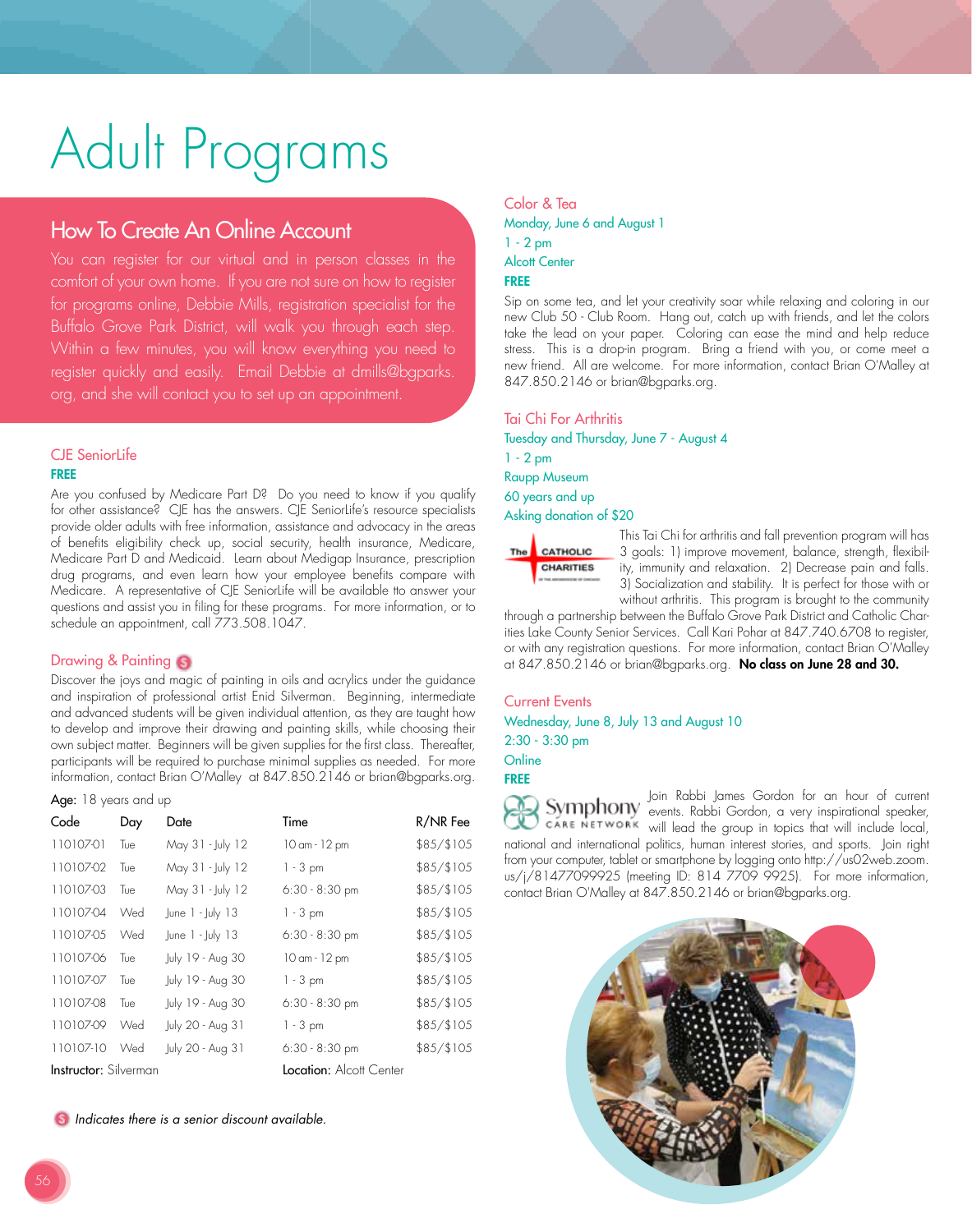Senior Adults Growing & Exploring (SAGES) Thursday, June 9, June 23, July14, July 28, August 11 and August 25 10 - 11:30 am

# **Online**

#### FREE

SAGES is a group for retired, semi-retired, or soon to retire seniors 50 and older, who are interested in enjoying new found freedom, exploring the future, and making new friends with like-minded people. Please join Judy and Michael Yublosky, along with other group members and friends, as they discuss issues of the day, share valuable information about dealing with COVID-19, and laugh a bit while using Zoom. For more information, or to sign up, please go to http:// sagesofbg.wordpress.com/blog/, and use the contact form at the bottom of the page. You do not need to be a member of SAGES to participate. For more information, contact Brian O'Malley at 847.850.2146 or brian@bgparks.org.

#### Musical Monday

Monday, June 13, 27, July 11, 25, August 15 and 29 1 - 2 pm Alcott Center FREE

Join us and welcome the beginning of summer with Monday afternoon musical fun. Our June performers will be Edizon Dayao and Edgar Gabriel. July brings Ray Forlenza and Dante Salamante. And, August will be Dennis Koppo and Edizon Dayao. This program will be held outside in front of the Alcott Center. Be sure to bring your lawn chairs, so you will be comfortable while you enjoy these outstanding performances. If there is inclement weather, performances will be held indoors. For more information, contact Brian O'Malley at 847.850.2146 or brian@bgparks.org.

## Sponsored by



# Chess Club NEW

Come and learn the ancient game of Chess. In this class for beginners, you will learn a few openings, middle game tactics and 5 must know checkmates. You will also learn how to use the chess clock, notation, play online, and how to navigate through chess books. For more information, contact Jimmy Mix at 847.850.2108 or jmix@bgparks.org. No class on July 4.

| Age: 18 years and up        |     |                  |                         |             |  |  |  |  |
|-----------------------------|-----|------------------|-------------------------|-------------|--|--|--|--|
| Code                        | Day | Date             | Time                    | R/NR Fee    |  |  |  |  |
| 110106-01 Mon               |     | June 13 - Aug 29 | 7:30 - 8:30 pm          | \$393/\$491 |  |  |  |  |
| <b>Instructor:</b> Swindell |     |                  | Location: Alcott Center |             |  |  |  |  |



Murder Mystery Party Tuesday, June 14 10 - 11 am Raupp Museum 60 years and up Asking donation of \$3



You are cordially invited to a murder mystery party! Costumes/dressing up is optional. The Detective Club is having their annual party, and is celebrating its 50th anniversary. You are among the honored guests, hand picked by crime writer Sir Aubrey St. Clair. During the party, a

murder happens; and, together, you must help solve the murder. Each person will be given a character to play, which will include character information, and questions and answers that are asked during the game. Don't worry, you don't need to improv here. Groups of up to 8 will play together (if more than 8 sign up, we will break the groups into smaller pairings to play). This program is brought to the community through a partnership between the Buffalo Grove Park District and Catholic Charities Lake County Senior Services. Call Kari Pohar at 847.740.6708 to register, or with any registration questions. For more information, contact Brian O'Malley at 847.850.2146 or brian@bgparks.org.

# Flag Day Tuesday, June 14 Food at 4:45 pm • Program at 5:30 pm FREE

Flag Day is a day for all Americans to celebrate and show respect for our flag, its designers and makers. Our flag is representative of our independence and unity as a nation, with a glorious history. It was at the lead of every battle fought by Americans, and many have died protecting it. It even stands proudly on the surface of the moon. Join us at Veterans Park, located at 1300 N. Weiland Road in Buffalo Grove, as we proudly celebrate Flag Day. The Buffalo Grove Police and Fire Departments Honor Guard will be presenting the colors. Our guest speaker will be Colonel Paul Mazure. Speeches, changing the flags, and music will also be part of this fascinating program. There is no rain date for this event. For more information, contact Brian O'Malley at 847.850.2146 or brian@bgparks.org.

#### Sponsored by

Modern Woodmen Medicare Insurance Group **FRATERNAL FINANCIAL** 

Public Safety Breakfast Club Monday, June 20, July 18 and August 22 10:15 - 11 am Alcott Center FREE



Join representatives from the Buffalo Grove Police and Fire Departments each month at

the Alcott Center. Various safety topics will be discussed. Have all of your concerns answered, learn what's going on in your neighborhood and more. Bagels and cream cheese will be served, courtesy of Original Bagel and Bialy in Buffalo Grove. For more information, contact Brian O'Malley at 847.850.2146 or brian@bgparks.org.